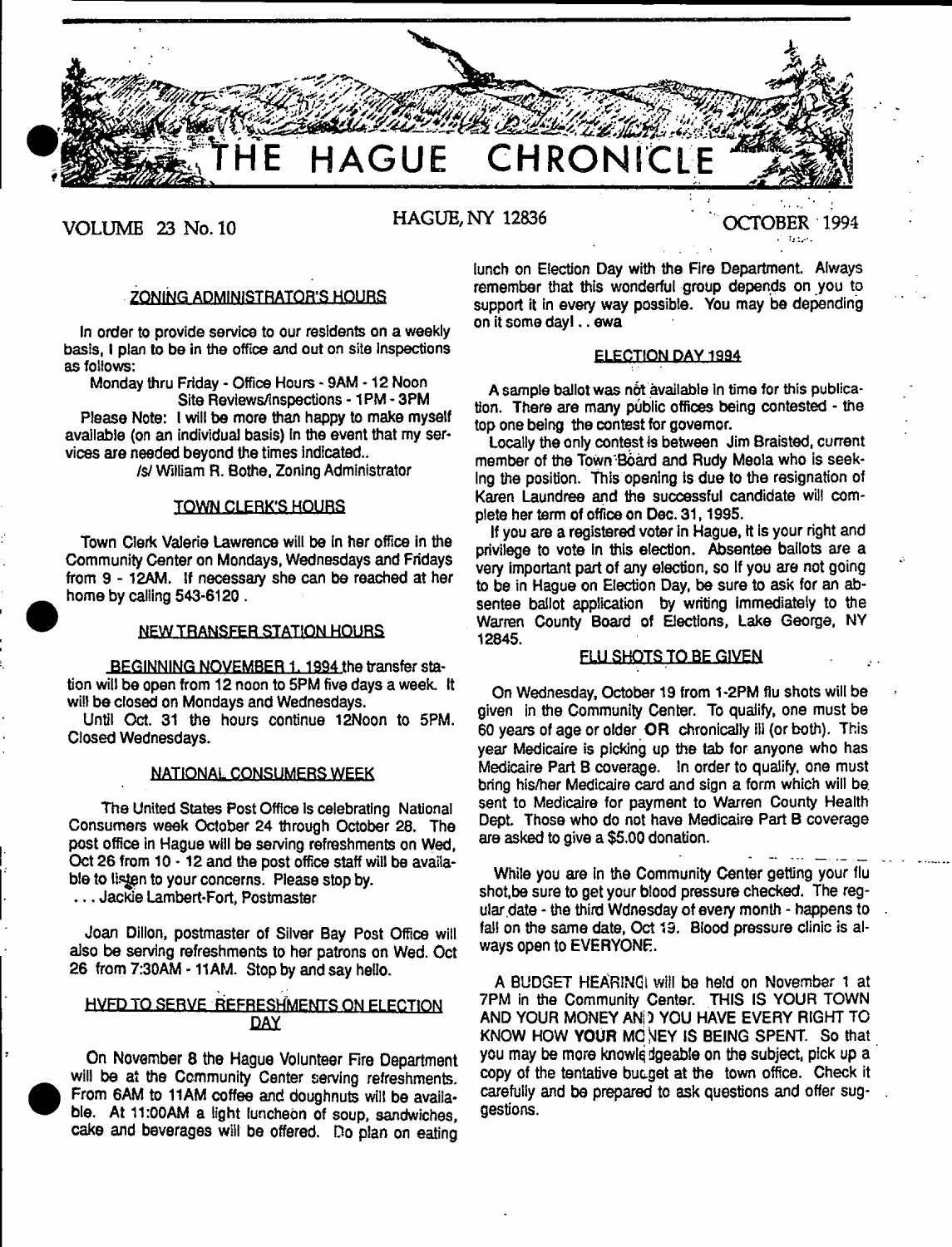## WOMEN HELPING WOMEN

Come to the Hague Community Center on Monday, October 17 at 7PM for a program on travel -- where to go and not to go-presented by Joann Killian, owner of The Travel Shop in South Glens Falls. ( Review in Sept issue)

On Monday, Nov 14, 7PM at the Hague Community Center Carole Merchant, an Investment Executive with Paine Webber Glens Falls, will present a program on "Women and Finance." A question and answer period will follow the presentation.

Ms Merchant has been a stockbroker in the Glens Falls area for thirteen years. In 1990 she and three other brokers opened the Paine Webber brokerage office in Glend Falls. According to Ms Merchant most women are more security conscious than men and often suffer from the "bag lady complex" — fear of running out of money. Further, that as a result of this feat, women tend to carve out an extremely conservative course with their Investments sometimes to their detriment. Though she never set out to build a business to serve women, a majority of her clients are women.

Join us and learn some tips on investing your money. All women are welcome. To date attendees have come from Ticonderoga, Bolton Landing and Glens Falls, as weil as Hague.

Women Helping Women is a group of women who meet informally the second Monday of each month with guest speakers covering topics concerned with women's well being - physical, emotional, social and Intellectual... VJOB

### PQ-KE-NO NIGHT

The Hague Fish and Game Club is sponsoring a Po-Ke-No nite at the club house on West Hague Road on Friday, October 21 at 7:30PM. Funds raised will help to pay for heating the clubhouse this winter. COME ONE, COME ALL.

## MASTERSINGERS IN CONCERT

The Mastersingers, the Greater Glens Falls area community chorus under the direction of Thomas Booth, wili continue its series of concerts, "Sundays at Seven," during the 1994-95 season.

Ail performances will be a 7PM in the Grand Ballroom of the Queensbury Hotel, with the first concert on Oct 23.

The concert, titled "God Bless Irving Berlin" pays tribute to Berlin's genius. Included wili be "Always", There's No Business Like Show Business" and more than a dozen others.

#### HAGUE.HISTORICAL SOCIETY

The Hague Historical Society will hold its first fall meeting on Thursday, Oct 20 at the Hague Community Center. Our speaker will be Mrs. Theta Currl, President of the Bolton Landing Historical Society. She will tell the story of the ALMA FARM which was located in the Wardsborough area af the turn of the century. Set on many acres it

consisted of the large southern style home, located where the rest area and spring now exist at the foot of Tongue Mt., and large grazing fields for the special herd of French Cattle. A trip to the hamlet of Wardsborough three years ago aroused great Interest on short notice, for a large number of our members. Mrs. Curri was instrumental in making that a great success.

On Thurs. Nov 17 Ludwig Kasai will present "Stories of Lake George, Its History, Islands and Boats."

A fellowship hour begins at 7:30PM followed by the program for both nights. Come join us then... RMC

### **CUB SCOUT PACK.2l.NEWS**

Pack 21 is coming alive again with some new young blood. Ten eager and energetic boys have joined our pack and will be scouting with their just as eager and energetic (we hope) leaders, John Frasier and Ken Deragon. Good luck, boys and men!

Den #4 Webelos are climbing to the peak of their Cub Scout experience. They raced to the top of Rogers Rock in late September, relaxed long enough to enjoy the awesome view of Lake George and their homelands, and raced back down. Planning on some more rock climbing soon- look out K2!

Thankfully we have more hands to handle the bottles and can donations, so keep 'em coming, pleasel Thanks! . .. .KC

#### **ANNUAL BAPTIST SILVER TEA**

The ladies of the Hague Baptist Church will hold their annual Silver Tea on Saturday, Nov 12 from 1-4PM in the church annex.

Baked goods, along with crafts and white reindeer will be offered - and of course one can relax for a few minutes to have a cup of tea and some homemade goodies. Everyone is welcome to come browse and sip.

## **HAGUE WINTER WEEKEND -1985**

Anyone interested in helping with 1995 Hague Winter Weekend, piease come to a meeting with Hague Fish and Game Club and Hague Winter Carnival Committee on Tuesday, Oct 18,7:30PM at Hague Fish & Game Club...

#### MLH AUXILIARY PLANS FOOD SALES

The Moses-Ludington Hospital Auxiliary plans to have three food sales In the next three months. They are scheduled for Oct 27, Nov. 17 and Dec. 15, all Thursdays,

The auxiliary would appreciate donations of baked goods for any or all of these sales and would welcome all customers.



*ft h i*

- **2**-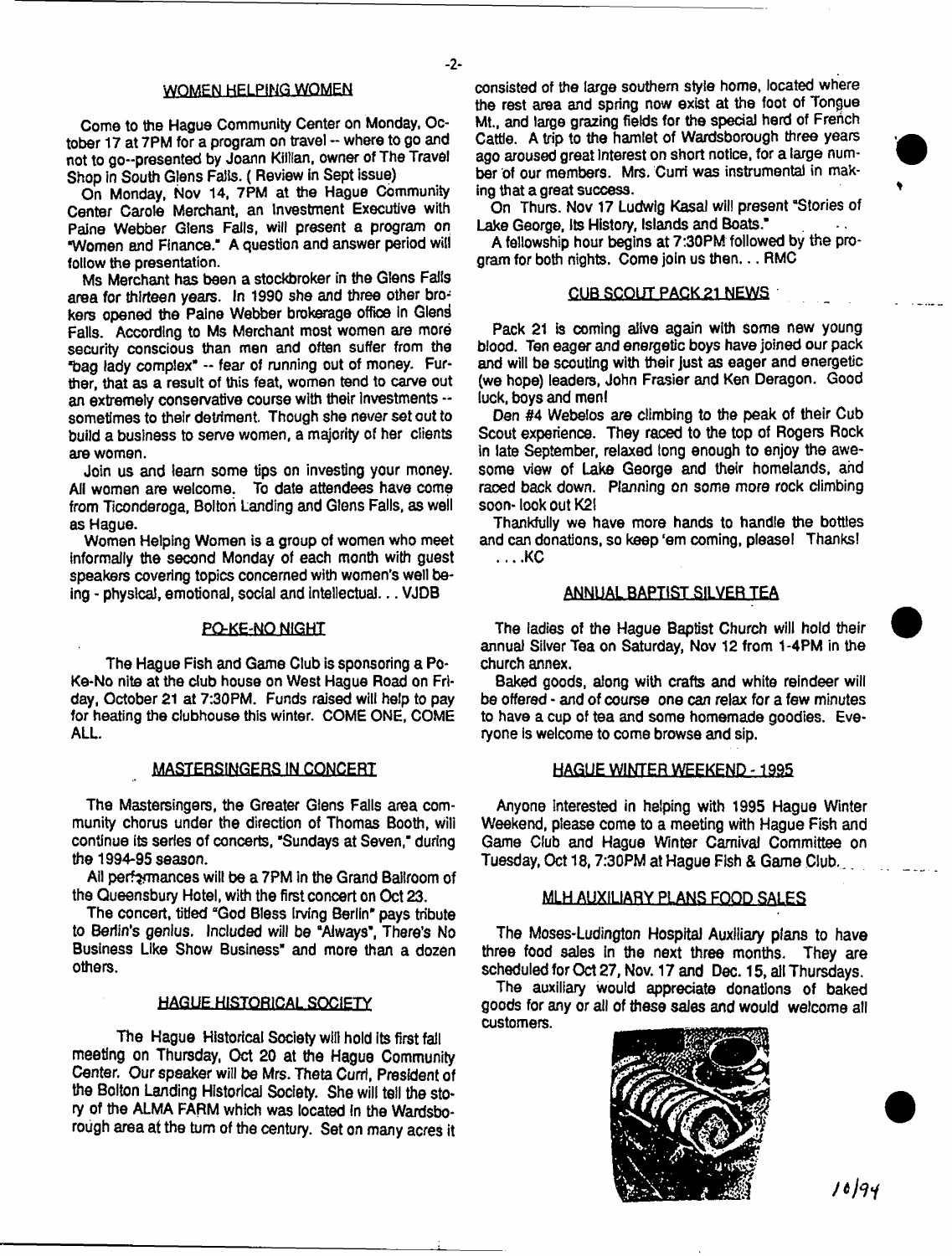The ZONING BOARD OF APPEALS meeting of September 27 was cancelled since there were only two members of the board present and no business could be conducted without a quorum.

## PLANNING BOARD - October 6.1994

Two public hearings were held at the Planning Boardmeeting on October 6:

•1. Dykstra (4-1-17) Type I Site Plan Review for sand and gravel extraction.

•2. Weldon (62-1 -4) deck and stairs (retroactive approval). No comments on either case by the audience, and at the regular meeting both requests forvariances were approved.

At the regular meeting:

Kwartler (47-1-5.1) minor subdivision. No action taken because of ZBA cancellation.

Christmas & Associates(4i-1-37) 7-lot subdivision (Battle Hill Rd.) Since there are still reports due from various sources nofurther action was taken at this time.

#### TOWN BOARD - OCTOBER 11. 1994

Gene Salemi of S.S.B. Environmental, Inc. spoke at some length to an interested audience about our landfill reclamation project for which they have contracted. Though still waiting to hear from DEC, Mr. Salemi expects his company to start work about Oct 24, reclaiming one acre at the landfill, digging, screening and removing many tonshis should take bout one month and then the project will be closed until spring. The entire job will take approximately two years to complete at a cost of 1.2 million dollars, 75% of which is state reimbursed.

With regard to the Stormwater Management Plan, Michael White, Executive Director of L.G.P.C. met with the Hague Stormwater Committee and left with a better understanding of town needs. Another meeting is planned for Oct 18 at 7PM in the Community Center when Mr. White hopes for contract approval on the revised work plan.

A newly introduced feature at the meeting was a report by oumew Zoning Administrator, Bill Bothe. It includes land use permits, preliminary reviews, meetings and seminars attended and mileage covered both in and out of town.

The Lake George Association has received a Froelich grant of \$73,600 which will help to developthe Hague Brook Stormwater Abatement Project. Hague is fortunate to be included in this grant to keep our lake free of pollution.

Town Attorney John McDonald's reply to the questions raised by Mr. Glading last month about moorings at Rogers Rock Campsite suggests the town work directly with our state representative in Albany and the L.G.P.C. to find a solution.

The State Water Pollution Control Revolving Fund application by Hague for financing this project has been Inin their intended use plan for this year making the town eliible for low- cost financing. We have been asked for aditional information.

HUD approval has been given to Hague's CHAS program. (Comprehensive Housing Affordability Strategy.)

Supervisor Belden has been informed of a new state aid program for towns and cities who decide to make their property tax and assessment systems more efficient. In other business:

Resolution #29 was passed to amend the Employeess' Guide to allow the highway superintendent and other heads to require employees to work overtime when necessary in emergencies, as a benefit to taxpayers and for the public good.

Resolution #30 passed for School Board recognition.

Resolution #31 was passed to amend 1994 budget, transferring money.

The sewer bill was passed. Warren County will receive 20 million dollars, s Hague will freceive some of this money.

Counciiwoman Linda Coffin requested a contract be drawn up before a decision is made on the Jack Carney property (sandpit on Rt 9N) the town is considering buying for \$50,000.

The fees monthly from the landfill have averaged \$3,000 during the summer months.

Steve Priore has been elected to the Park Commission. He Isi a member of the local Chamber of Commerce.

Another suggestion by Mrs Coffin - a rule that members of any board (paid or volunteer) must attend a certain number of meetings of the board on which they serve.

Our new town truck should arrive in three weeks.

Hague is in line for 3.3 million dollars for sewers.

There will be a public hearing on Novembetr 1 at the Communicty Center on the proposed 1995 budget.

A Halloween party is planned for October 28 at the Community Center. Volunteers are needed. Call Valeerie Lawrence, 543-62120 if you can help.

The November Town Board meeting will be held on THURSDAY, NOVEMBER 10, due to the election on Nov, 8, the regular night

### **LGA'S PERSISTENCE PAYS QFF.EQa LG**

• In one case, LGA's longtime support has paid off. The Huletts Sewer System, 14 years in the making, will bebullt this fall, it will provide a new sewer system to 82 homes in Huletts Landing. LGA has actively supported the project with letters and person! pleas seeking low cost loans to make it affordable.

• Warren County's Sewer system may get the funding essential for it to become reality. Watch for news that this project, object of IGA support for two decades, may be moving toward construction.

• The LGA is pulling for another proposed sewer project, connecting the Black Point Road area of Ticonderoga to the municipal seewer plant. The proposed five-mile district would provide sewer service to about 300 homes in a section from the outlet of the lake to Anthony's Nose. LGA met with residents at the home of Assemblyman Jim King earty in Septembr to discuss the project, and Is contacting Congressman Solomon ad other legislators to urge that the project receive federal grants andloans so that it can be affordable. (Cont. on page 4 LGA) 10/94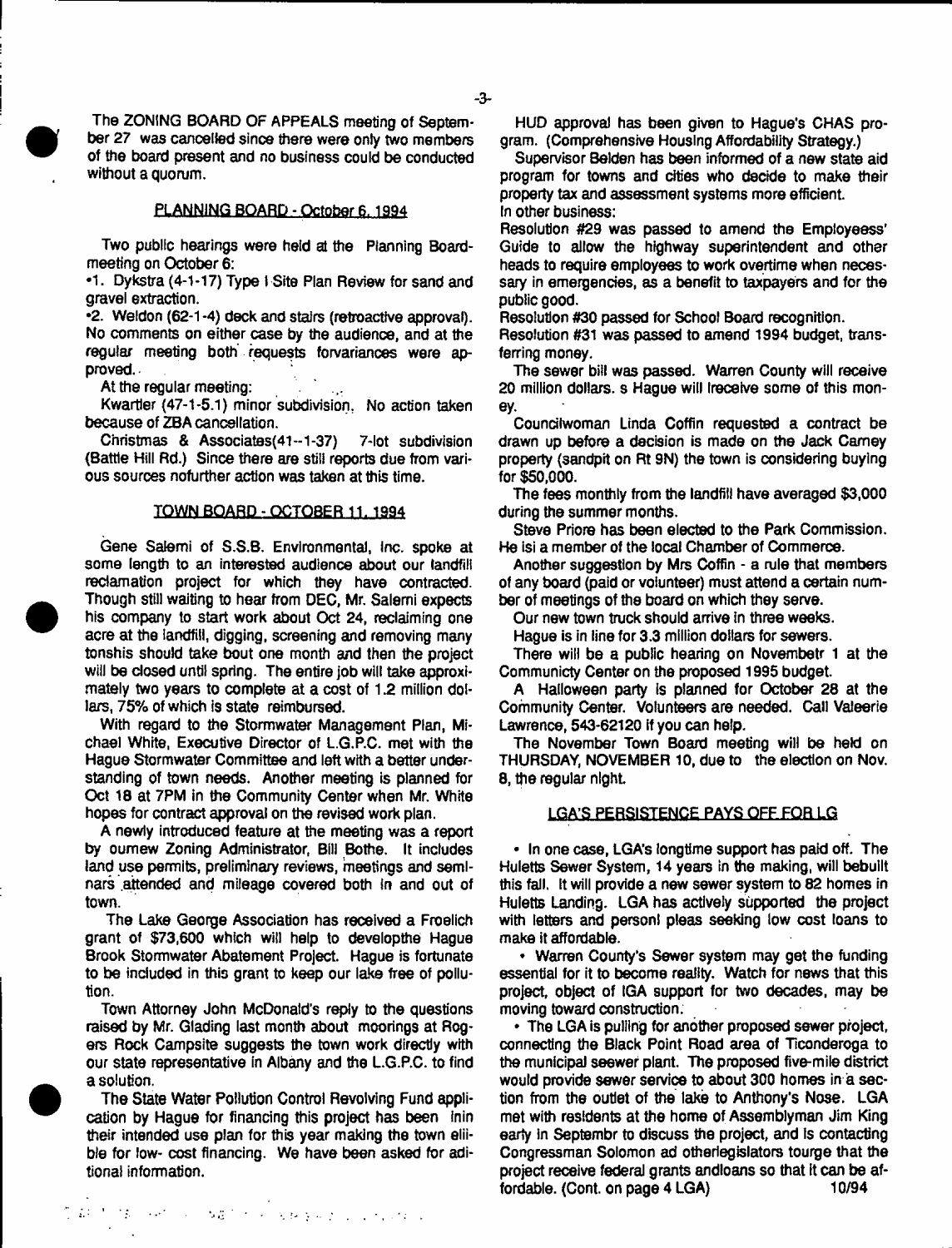## LGA (Cont. frompage 3)

•LGA is participating with other organizations in the Warren County Water Quality Strategy Committee to investigate the possibility of dredging some of the abandoned reservoirs in the lake basin to serve as retention basins. In 1993, LGA helped make it possible to dredge and reclaim the Hubbell Pond on Big Hollow Brook for this purpose, and this committee is looking to take on other similar projects.

## LGA CHALLENGES PARK COMMISSION VARIANCE

LGA filed an appeal in court challenging a "hardship" variance granted by the Lake George Park Commission (LGPC) to the Headwaters Marina complex in Ticonderoga. LGPC's variance gave permission to the marina to expand its docks to 125 feet long - more than three times the 40-foot limit with which most landowners must comply

The LGPC ignored advice that a full public hearing should be held. They approved the variance even though the marina never proved that it could not eam a reasonable return from building new, but smaller, docks that conformed to the LGPC's regulations. Like other legal actions we have pursued In the past, this case is part of LGA's continuing effort on behalf of the Lake George environment. The purpose is to ensure that government's rules protecting the lake basin are applied the same way for everyone. Although the appeal involves a marina complex, it is not against boaters, nor is it against marinas. LGA's case is against LGPC's regulatory process, which is, in our opinion, arbitrary, unfair and inconsistent in this case.

At one time the LGPC followed its rules to the letter of the law, requiring absolute proof of hardship before granting a variance. This has changed over the past few years. Now, at times, the variance process lacks the in-depth and critical review needed to assure that all applicants are treated fairly and equitably.

When the LGPC, or any other governmental agency, fails to comply with its own rules and regulations, and fails to treat all projects in a fair and consistent manner, it puts its own credibility - and the protection of the lake in jeopardy.

LGA is dedicated to the preservation and conservation of Lake George and its watershed as a clean and beautiful resource, through education, advocacy and broad-based community involvement. This mission has prompted action in the past when important wetlands were threatened, when poor development precedents would have been set, and when other cases threatened lake water quality.

Again, a vigilant LGA, the oldest continuously operating group concerned with protecting the resources of the Lake George basin, is taking legal action on an issue we feel is significant. This is why we retain the services of an attorney and an LGA account dedicated to the Legal Action Program (LAP). . .LGA News September/October 1994

*There is a harmony in Autumn And a luster in its sky*.. *.Sksttey*

#### Dear Voters:

On Tuesday, November 8,1994 I will be a candidate for the Hague Town Board. This election will fill the unexpired term of Karen Laundree. The successful candidate will serve in that office until December 31, 1995.

I am asking for your support because I can bring to the Town Board administration expertise and the fresh thinking needed to solve the many problems facing our town. I ask for your support because I want to give voters a voice for competent govmment responsive to the needs and concerns of our citizens.

Sincerely, /s/ Rudolph Meola

#### *'M feX E 'B iE 'D A 'YSQ O*

| In dark of night                                           | Then day will fly                       |
|------------------------------------------------------------|-----------------------------------------|
| a little  light                                            | to grand display                        |
| seems very bright.                                         | of colors gay<br>before the grey        |
| In glow ofdawn,                                            | of evening gloom                        |
| the stars seem gone.                                       | ariich all too soon                     |
| They're moving on.                                         | portends its doom.                      |
| The moon is white<br>and not so bright, if still in sight. | Of course the same<br>goes on, we know, |
| At noon, on high,<br>Sun takes the sky.                    | on days with rain<br>or clouds or snow  |
|                                                            | . V.S. 9/12/94                          |

## COMPUTER LAB IN FULL USE

The computer lab is in full use at Ticoderoga Elementary School. The lab is equipped with 27 Apple Computers. Grades 3 through 5 are in the tab daily doing assignments geared to each student's own ability. It is a valuable addition to the instruction provided in the classroom.

The computer lab is now open on Tues, Wed, and Thurs. after school until 4:00. All students K-5 can sign up and participate. One evening a week, Wed. 5:30 to 7:30, the iab is open for students. Parents are encouraged to join their children and watch.

# AUTUMN DAYS

A promise of chill in the wispering breeze Made a shimmer of gold fall from the trees, Reminding wee beasties that scurry about To snuggle away because time's running out. With a flurry of feathers up in the sky, The honking of geese could be heard passing by, In days growing shorter, the message is clear - It will not be long before winter is here. By: Colleen J. Houghtaling from Sunshine Magazine

A happy and healthy winter to all our readers who have flown south with the geese and have left the rest of us to brave the cold wintery weather. We'll miss you and may even wish once or twice that we were there too!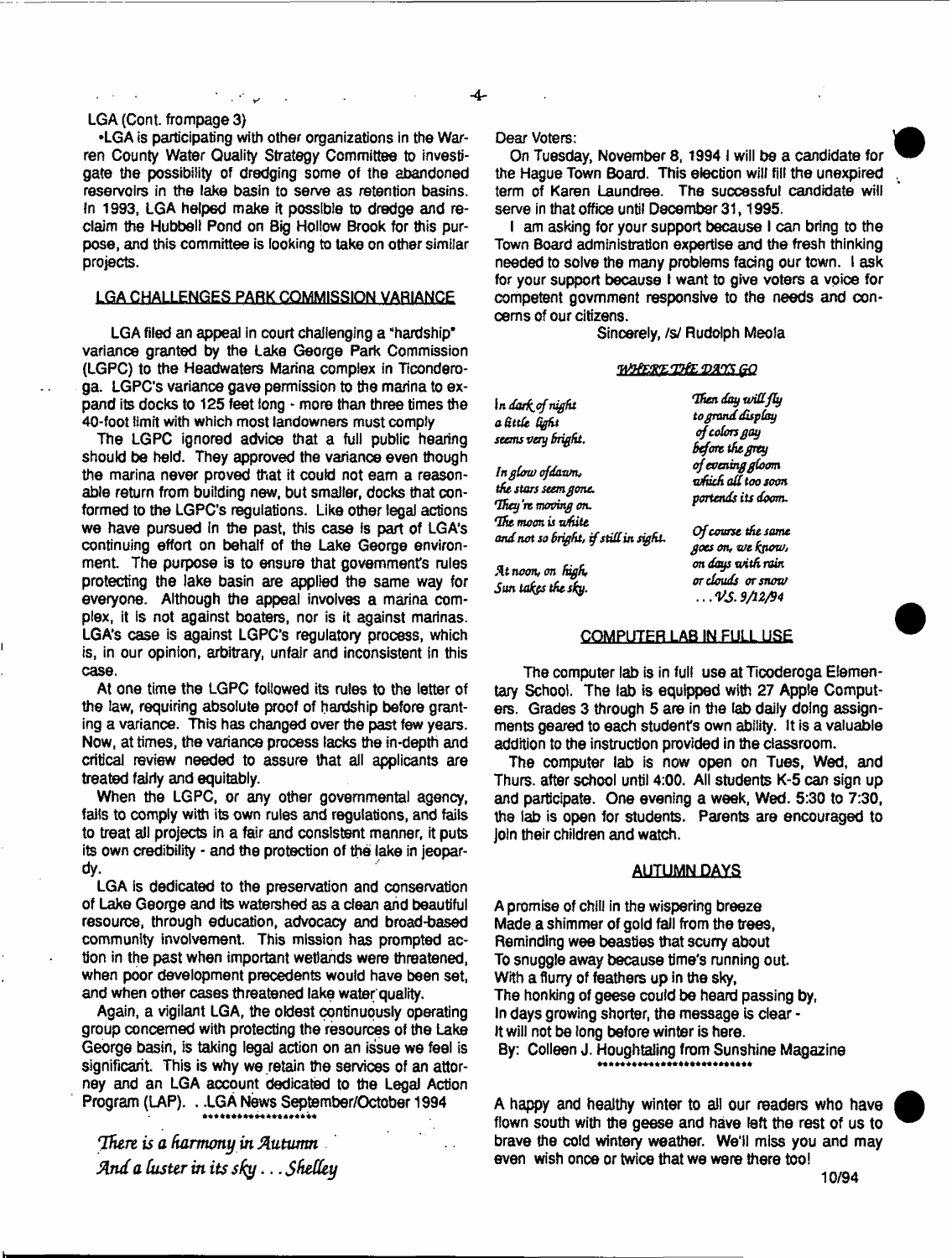## HAGUE GARDENERS BIG WINNERS

The Carillon Garden Club held its annual flower show at the Hancock House on August 27. The show was titled "In My Own Right" and consisted of all miniature designs and horticulture.

Anne Johns, Hague, participating in her very first flower show walked away with many honors. She entered two arrangements in the design division - "My Love" and "My Motivation", taking the blue ribbon in both. For this she was also awarded the Petite Award for amassing the most points in artistic design. She also won blue ribbons in the horticulture class for her red peppers and her Sweet 100 tomatoes, and was presented the Horticulture Excellence award.

For her design in the category "My Heritage", Fran Clifton, Hague, was awarded a blue ribbon, using heather in her arrangement denoting her Scottish background. Jan Breitenbach won a blue ribbon for her artistic design in the invitational class "My Soul."

We congratulate all the above ladies for their beautiful designs and awards. Keep up the good work!

# NATURE NEWS Laura Meade



 $\sim 10^{12}$ 

 $\pm 1$ 

Have you seen the sweatshirts and T-shirts available at the Silver Bay General Store which say "Going Batty in Hague, NY"? (No reference to mental state, of course!) For the residents of the hamlets of Hague and Silver Bay, it would seem more accurate if they had "Going Batty on Route 8 in Graphite" because that is where 119,000 bats hibernate in abandoned mines.

A few years ago, after International Paper purchased 1,900 acres of timberland, including an ofd graphite mine, the company sold a conservation easement to the Adirondack Nature Conservancy/Adirondack Land Trust, with the provisions (1) that the mine will never be used or expanded and (2) that there will be a 50-acre 'quiet zone" near the mine openings on posted land. The exact location of this critical bat habitat cannot be made public due to the need to protect the animals from disturbance.

Of the nine species of bats known to be in the Adiron-. dacks, six stay all year and three migrate. The hibernators find the exact depth in the cave where the temperature is perfect for their long nap.

Bats are the only mammals that can fly. They are not mice with wings, as commonly thought. Their wings are . "hand-like" with a thumb.and four fingers. The thumb is actually a hooked claw. They emit ultra-high sounds through, their mouths and then navigate by hearing the reflection of those sounds. Bats have very quick reflexes, quickly changing directions in flight, as they pursue insects at dusk and through the night. Sometimes a bat will consume half its body weight during a night's feast and at dawn, when it returns home, it may bump into a wall or side of a cave. Then it is at risk, subject to predation, until it recovers and flies off.

Bats breed in August or September and store sperm until spring, when heat is available, at which time self-

fertifization occurs, followed by a gestation period of sixty days. After birth, in mid-May to July,the young breast feed for six weeks. Some species have only one offspring, while the big brown bat usually has two. The mines at Graphite have become a hope for two endangered species, the Indiana bat and the small-footed bat.

Close observation by Alan Hicks, DEC'S senior wildlife biologist, reveals that a bat can eat up to 600 mosquitos in an hour! Bats also pollinate plants and disperse seeds of trees and shrubs.

tf you want to "go batty", and ADOPT A BAT(S) contact Melissa Mack at the Adirondack Nature Conservancy/ Adirondack Land Trust, P.O. Box 65, Keene Valley, NY 12943-9988 or call (518) 576-2082.

#### **WEATHER NOTES** Mary Lou, Doulin and a state of the Mary Lou, Doulin

The first three weeks in September were warm and gorgeous. The.temperatures were mostly in the 70s and we had so many days of pure sunshine. The end of the summer flowers were spectacular, especially the wild ones, as the purple, gold and amber colors were luscious to see. The sounds of the crickets added music to the evenings. You can even tell the temperature with a willing cricket, according to Eric Frome. All you do is count the number of chirps for 14 seconds and add 40. This gives you the temperature.

Clouds and rain were common the last week in Sep. Some Canada geese were seen headed south Sep 22 but hundreds more were spotted leaving Oct 24. All evening one could hear their gaggling as they headed south at very high altitudes.

October has been beautiful. The cold, crisp mornings usually turn into wonderfully bright crystal clear days with temperatures between 50 and 60 degrees. The evening of Oct 9 was stormy with gale type winds and heavy rain. However, Monday, Oct 10 bloomed sunny and bright.

#### HAGUE VOLUNTEER FIRE DEPARTMENT

In August the Department had 5 fire calls and there were 19 ambulance runs; Ambulance 740 made 16 runs with a total of 558 miles, Ambulance 741 had 3 runs for 193 miles;; these involved a total of 151 man hours.

There were no fire calls in September, but the ambulances kept busy. There was a total of 11 runs, with #740 doing 9 runs and 378 miles and #741 doing 2 runs and 114 miles. The total man hours was 69.

Bob Hoyt, president of the HVFD is seriously ill in the Glens Falls Hospital, and he would appreciate cards. His address is: Glens Falls Hospital

> 2nd Floor South, Room 4 Glens Falls, NY 12801

How Dimes Change! A friend who has eight children was reflecting on how differently each was raised.

"When the first-bom coughed or sneezed, I called the doctor. When the last one swallowed a dime, I just told him it was coming out of his allowanoe.".. All Flalka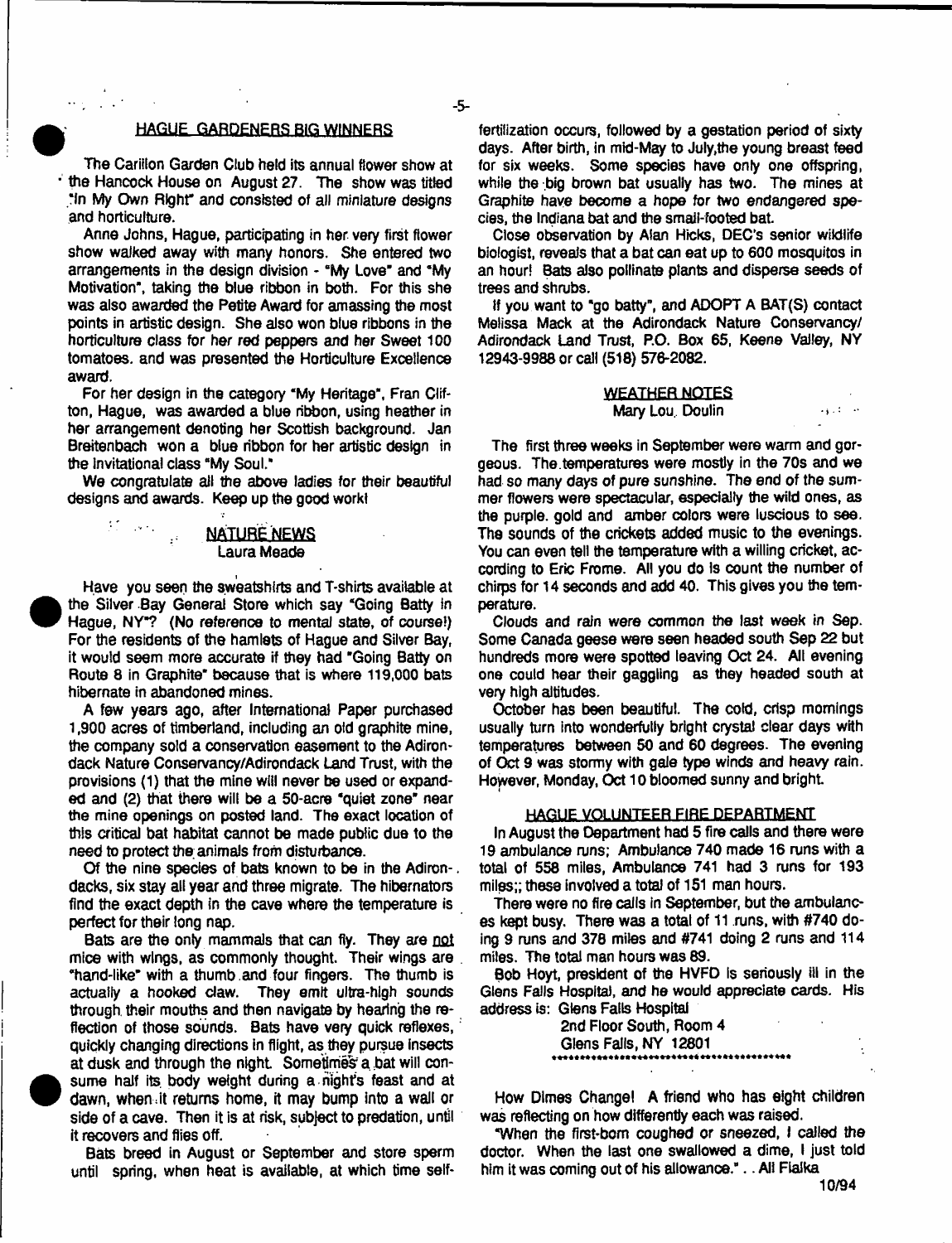### TREES - CAN WE LIVE WITHOUT THEM?

This time of year with all the gorgeous autumn color, people are more apt to stop and enjoy the wonder and beauty of our trees. In Hague our water is clear and our air is sweet because of our trees. Trees sustain many forms of life and not the least is mankind himself. The cobeneficial exchange of oxygen and carbon dioxide is what enables us and other life forms to be here. We are blessed to be living in such a beautiful place of the world and it is part of our responsibility to keep it alive.

t have a concern about the ever increasing development As people move in they first want to cut down trees to get a view. Instead of cutting off a few limbs, they clear cut. Many modern men are still perceiving trees as a product to be conquered or a commodity, hence the lack of regard, in Hague most development is on our mountainside which is the place where most of the destruction occurs to our lake. Ail people want to see Lake George. All people want to enjoy a gorgeous view but few realize how their selfish actions contribute to the destruction of Lake George.

We are living in the Lake George Watershed. That means that whatever is put into the earth, such as chemicals, old oil. gas from, boats, etc. will all end up in the lake: If soil is disturbed, trees and native plants (which incidentiy here in Hague.we have many) are lost. When the soil is bare after ciear cutting, etc. it is most likely to be lost and blown away by. weathering effect. It is the first part of the cycle that is so deadly to our take, so please let's all walk more softly on this land... MLD

# HAGUE CHAMBER OF COMMERCE

Coming Up:

 $\frac{1}{2\pi\epsilon^2}\int_{0}^{\frac{\pi}{2}}\frac{d\omega}{\omega^2}d\omega\,d\omega.$ 

A. Memory Tree Program - beginning Nov. 1, 1994. \$1 per bulb per remembrance. Send donations and list of remembrances'to Imogene Fras Community Center, Hague, NY 12836. Checks payable to Hague Chamber of Commerce. Funds from this program benefit the Hague Emergency Squad.

B. Senior Citizen of Year Award Program. Send nominations ( and reasons for nomination) to Hague Chamber of Commerce, Hague, NY. 12836... ks

William E, McGarr, Director of the Warren County Veterans' Service Agency, will not be available in Hague on Oct 20 but will be available for counseling on every Thursday thereafter.

### DR. PANDHI JOINS M.L.H.

Moses-Ludington Hospital's CEO, H. Rudolph Wirth is pleased to announce that Dr. H. M. Pandhi of Newfoundland started his Family Practice and General Surgery at the Moses-Ludington Hospital on October 3, 1994. Dr. Pandhi received his M.B.B.S. at the B.J. Medical College in India and his Surgical Residency in England and Canada. He is a Fellow of the Royal College of  $\gamma$ . Surgeons and possesses numerous professional qualifi-

 $\frac{A}{\mu\hbar\omega_{\mu\nu}}=-\frac{\partial\tilde{A}}{\partial\omega_{\mu\nu}}\frac{\partial\tilde{A}}{\partial\omega_{\mu\nu}}\frac{\partial\tilde{A}}{\partial\omega_{\mu\nu}}\,.$ 

 $\mathcal{Q}=\mathcal{Q}(\mathcal{I})$ 

cations from the U.SA, Canada and England. He is a member of the General Medical Council and held the post of Medical Officer in Newfoundland prior to moving to Ti. Dr, Pandhi's office will be located at MLH For appointment please call 585-2895.

William Eichner M.D. has anoounced Zachary G. Klett, M.D. has joined Eye Care Assodates. He will be joining Eichner and Dr. Michael Celotti in providing eye care in the Ti office. This will include general opthalmologic care and routine eye exams. In addition, he is a specialist in plastic and reconstructive surgery of the eyelids, tear duct system and orbit, which includes the management of eyelids and orbital tumors aa well as cosmetic surgery. Celotti will continue to provide general eye health care and contact lense fitting as well as assisting both surgeons in pre and post operative care. Eichner will continue to provide cataract and implant surgery along with glaucoma and corneal transplant operations. Although Klett will be based primarily in the Rutland office, he will be available for consultation and surgery in all three locations. Appointments made by calling the Ti office, 585-6000.

### HANCOCK HOUSE GALLERY

From Oct 8 - Oct 29, oil paintings by Mary Barre will be on display at the art gallery at the Hancock House. A multi holiday show will open at the gallery on Nov 11 and continue until Jan. 14,1995.

In 1926 Horace Moses dedicated the Hancock House to perpetuate American tradition in history and fine arts. In keeping with this, The Ticonderoga Historical Society has built the Hancock House Gallery in order to provide the community with'a permanent facility for the display and sale of works by both novice and established artists and artisans from our area.

We opened our Gallery for the first time in May 1990 and appreciate your continual support of this endeavor. From October 15 thru May 31 the Gallery is open Wed thru Sat 10AM-4FM; from June 3 to Oct 15, the hours are Mon thru Sat 10AM - 4FM.

# WATER QUALITY PROGRAM FUNDED

Implementation of a program for Warren County that will reduce sedimentation coming from roadbanks and road ditches, protect water quality, and save local highway departments money haB been funded by federal Clean Waters Act (Sect 604 b) funds on Sep 1, 1994. The program called the Warren Co. Critical Area Treatment/Seeding (CAT) Program will be implemented by Warren Co. Soil and Water Conservation District and the Warren Co. Water Quality Strategy Committee over the next two years and will serve as a "start-up" program for an on-going program in Warren County. The CAT program's purpose ie to help meet a documented need to prevent and control non-point source water pollution by reducing the amount of sediment entering the streams and lakes of Warren County. It will also save taxpayers money by saving local highway departments time, money, and effort by applying effective erosion control and drainage techniques learned through an exchange of ideas and information provided by this program. A demonstration of hydroseeding and power mulching will start off the program in late Sep and serve as training and basis for an informed purchase of a power mulcher to be .used to successfully treat/seed approximately 20 A. of critical- , ly eroding roadbanks or ditches under the CAT Program.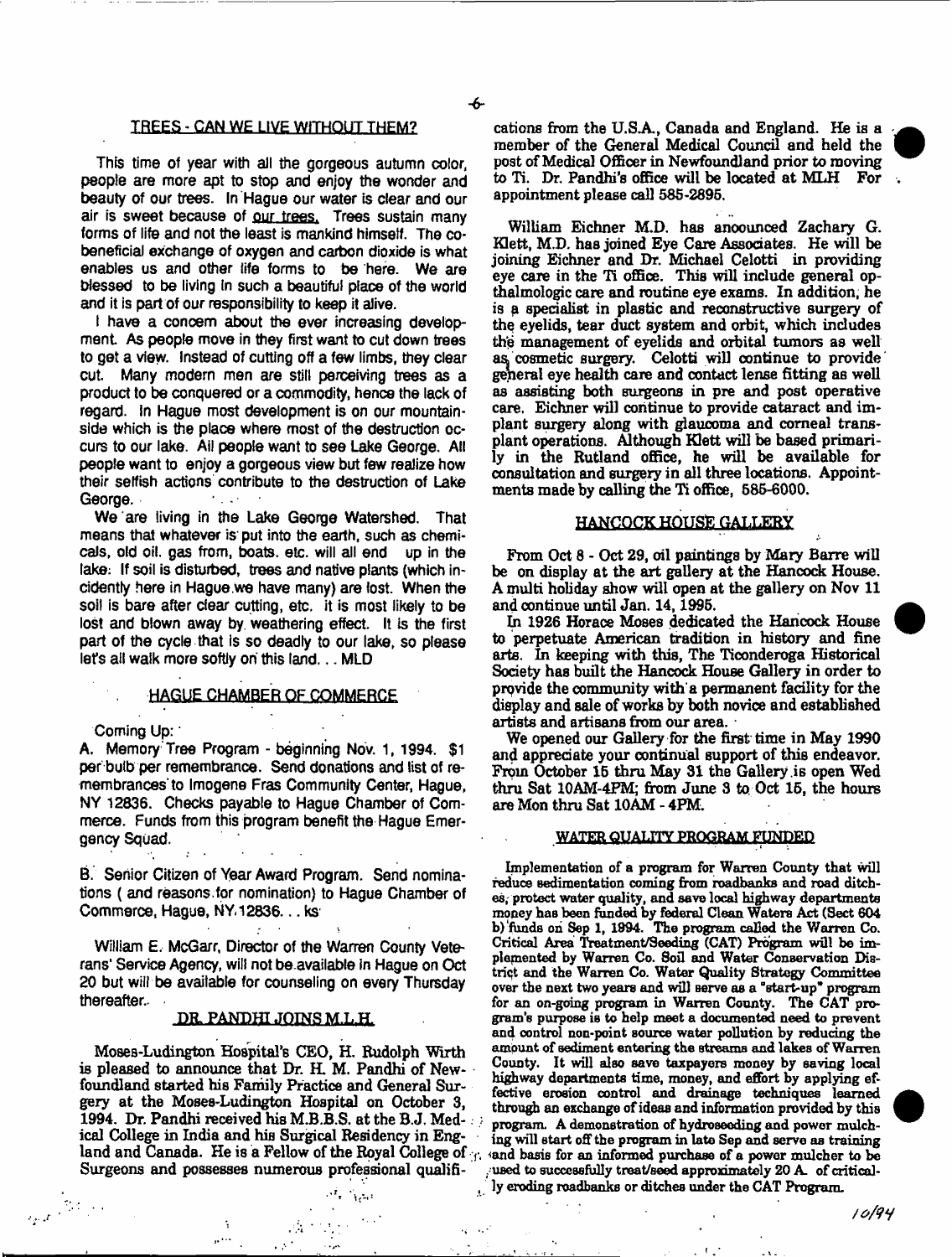# **SQUNDINGS**

DIED - Mitchel D. Frasier, 64, West Hague Road, Hague, on Sep 26 at the Medical Center in Burlington. He worked for the town of Hague highway department for 18 years. He is survived by his wife Imogens, two daughters, Diane Trudeau, Hague and Julie Laird, Fairbanks, Alaska, *four* grandchildren and a brother Clifford, Hague.

DIED \* Gladys (May) Barber, 58, Ticonderoga on Sep 28 at her home. She was bom and spent her childhood In Hague, the daughter of Ida and Harry May. She is survived by four sons and three daughters, two brothers and five sisters and 13 grandchildren.

DIED - Agnes (Miedama) Dykstra, 88, at the home of her son, Richard S. Dykstra, Hague on Oct 12. Besides her son, she is survived by a daughter, six grandchildren and eight great-grandchiidren.

#### FHA/HERO PLAN A BUSY YEAR

Future Homemakers of America/Home Economics Related Occupations is a youth club within the Ticonderoga High School Family and Consumer Science Dept. The leadership organization has set up specific plans for the 1994-95 school year.

The group will continue their Adopt a Highway Project, cleaning a two mile section of Rt.  $22$  near Ti. Monthly fundraisers have been organized and members will also assist with food service at local community and school functions and have planned year-long community service projects involving children and/or the elderly.

Members of this group include Shannon Kenna of Hague.

#### STUDENTS LEARN ABOUT STEAMSHIP INDUSTRY

The new Travel and Tburism class at Ticonderoga High School enjoyed a field trip to the Lake George Steamboat Co. recently. The field trip was arranged by the class teacher Mrs. Lisa Trudeau and guidance counselor Mr. Bill Connors. The students toured the three ships of the Steamboat Company and were given a sales and marketing presentation by Marketing Director Lois Robinson. Ms. Robinson explained the company's national marketing strategy and various sales initiatives.

- - . . \_

AN ADARTAH BAUSHINIARAN

The students then were treated to a complete luncheon cruise aboard the MV Lac Du St. Sacrement. The field trip expenses were all donated by the Lake George Steamboat Company. One of the students In this class Is Angela Swinton from Hague.

- **7**-

The new Travel and Tourism class allows students to sequence in this field by taking at least two years of French and business related courses.

Ed; This trip conlncided with the Hague seniors cruise. We alt had a GREAT time. I'm sure the students did tool It was a fantastic opporunfty to learn firsthand about tourism.

## ART AND THE ENVIRONMENT.

A concern for the (and, its people and resources is basic to our survival, both as individuals and as a nation for we cannot live apart from our planetary home. Environmental quality and human health and well-being are Interdependent

The Ticonderoga Elementary art students utilize the nature trail often to observe this phenomenon. With Its varied flora and fauna it is an Ideal place for the art students to observe first hand many of the forms of life that we share within our community. It Is also a terrific site for our young artists to get inspiraton for their own creations.

### **HIGH SCHOOL,PABEOT MEETING**

There wiil be a high school parents meeting on Thur Oct 20 at 7:30pm In the high school cafeteria. This meeting will serve as an opportunity to determine what topics parents would like to have discussed at future meetings. An alternative activities concept for students will also be discussed. Time will be provided to answer any questions that anyone may have regarding the high school program

#### **THE YBS.**

My years slip slowly down the drains Filled with myriad joys & pain. But In the main Some gain, some lose.

If you could choose W'ld it be "you' or 'youse'? Brk'lyn gave us clues Then,-to what I fain.

٥

So this is how they goes, My yrs. - who knows Whichever one I chose, • If ever - and never can again. . . Anon In Hague

 $-2\pi$  ,  $2\pi$  ,  $2\pi$ 

Happy **H A IL IL O W ilK l** $10 - 31 - 94$